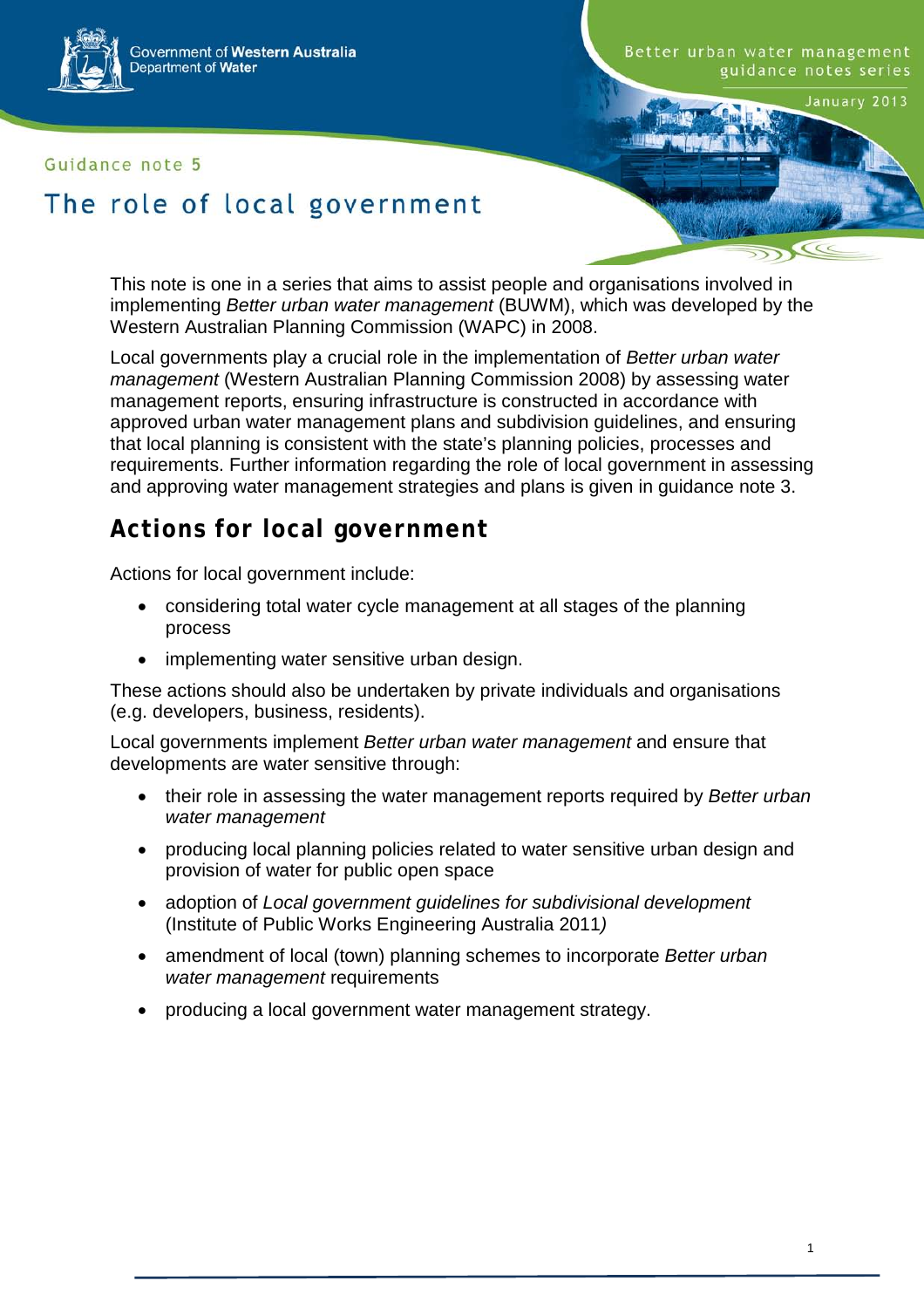# **Preparing a local planning policy**

Local planning policies are one of the tools available for implementing the local (town) planning scheme and local planning strategy. They can be used to implement water sensitive urban design as they determine the parameters of development in a local government area. They serve to:

- guide local government councillors and planners, as decision makers
- help proponents, property owners and the community understand how decisions are likely to be reached.

If a local government is satisfied that *State planning policy 2.9*: *Water resources*  (Government of Western Australia 2006), this policy is being reviewed and the latest version should be used when it is available, and *Better urban water management* give sufficient direction for decision making, there may be no need to establish a separate local planning policy for water sensitive urban design and water resource management.

Local planning policies must be consistent with *State planning policy 2.9*: *Water resources* (Government of Western Australia 2006), *Better urban water management* (Western Australian Planning Commission 2008) and the *Decision process for stormwater management in WA* (Department of Water 2009). They should either:

- apply to the entire local government area if there are similar hydrological and environmental characteristics throughout
- group areas with similar hydrological and environmental characteristics and provide specific information for each type.

The Department of Water should be consulted during the preparation of local planning policies relating to water to ensure that they are consistent with current best management practices and department objectives and guidelines.

The Waterwise Council program has produced the document *Local planning policy supporting document* (Department of Water and Water Corporation 2011) to provide information about how to develop local planning policies for water sensitive design in public open space.

### **How to amend a local (town) planning scheme to incorporate** *Better urban water management* **requirements**

Amendments to local (town) planning schemes are an excellent opportunity to incorporate the requirements of *Better urban water management* and other water resource management issues, including public drinking water source areas, waterway foreshore areas and water for public open space.

*Better urban water management* requirements can be contained in the general directions section of the local planning scheme. This section of the scheme sets out the general requirements that apply to land use and development and the specific requirements that apply to particular uses and forms of development.

Development requirements relevant to particular zones may also be included in the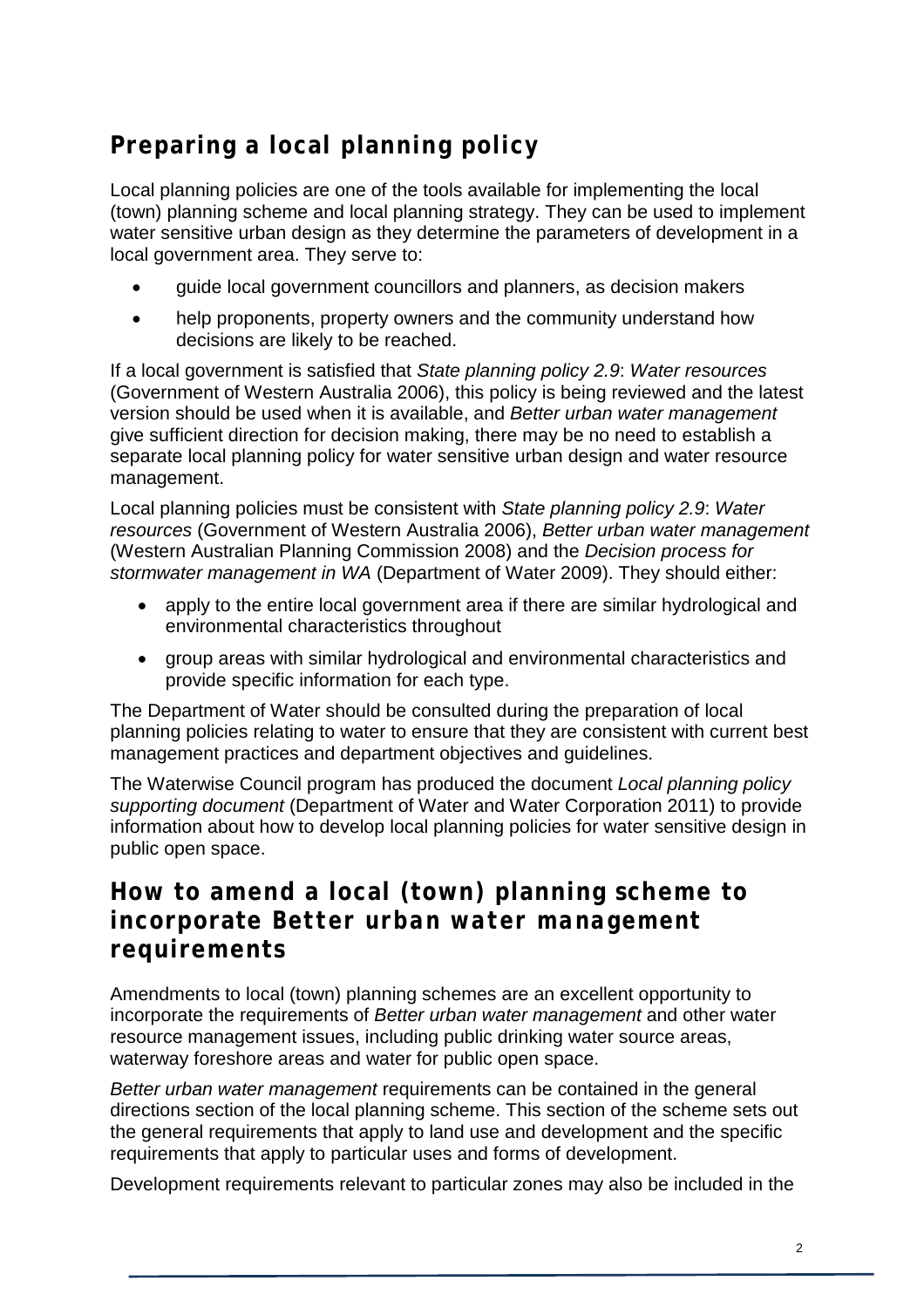zoning provisions (Western Australian Planning Commission 2010). Particular development requirements may also apply to special control areas.

Instead of including the development requirements directly in the scheme text, detailed water sensitive urban designs consistent with *Better urban water management* may be contained in local planning policies. This has the advantage of simplifying the scheme text and avoiding the need for statutory amendments for minor changes to standards or requirements.

More specific information requirements can be included where development boundaries and precincts are known. Information such as the relevant water management report (i.e. regional water management strategy, district water management strategy, local water management strategy or urban water management plan) could be included in the scheme. An example is given in the text below.

### **Suggested example text:** *Better urban water management* **in a local planning scheme**

#### **1 General development requirements**

**1.1** *Better urban water management* **(Western Australian Planning Commission 2008)**

Note: *Better urban water management* provides guidance on implementing *State planning policy 2.9*: *Water resources* (Government of Western Australia 2006).

1.1.1 Any proposal to develop land shall be accompanied by a water management report appropriate to the level of planning approval required, as described in *Better urban water management*.

1.1.2 Urban water management design should be consistent with the principles in *Stormwater management manual for Western Australia (*Department of Water 2004– 2007) and the *Decision process for stormwater management in WA* (Department of Water 2009).

1.1.3 Drainage and urban water management systems should incorporate water sensitive urban design, including water reuse and efficiency measures.

1.1.4 Details of proposed structure plan

a) For district structure plans, a map showing proposals for arterial drainage requirements and other land requirements for water management.

b) A written report to explain the mapping and to explain how the water management report is consistent with the requirements of *Better urban water management.*

**2 Detailed requirements**

**2.1 District structure plan**

2.1.1 District water management strategy

The developer will submit a district water management strategy to the local government for approval as a technical appendix to a district structure plan.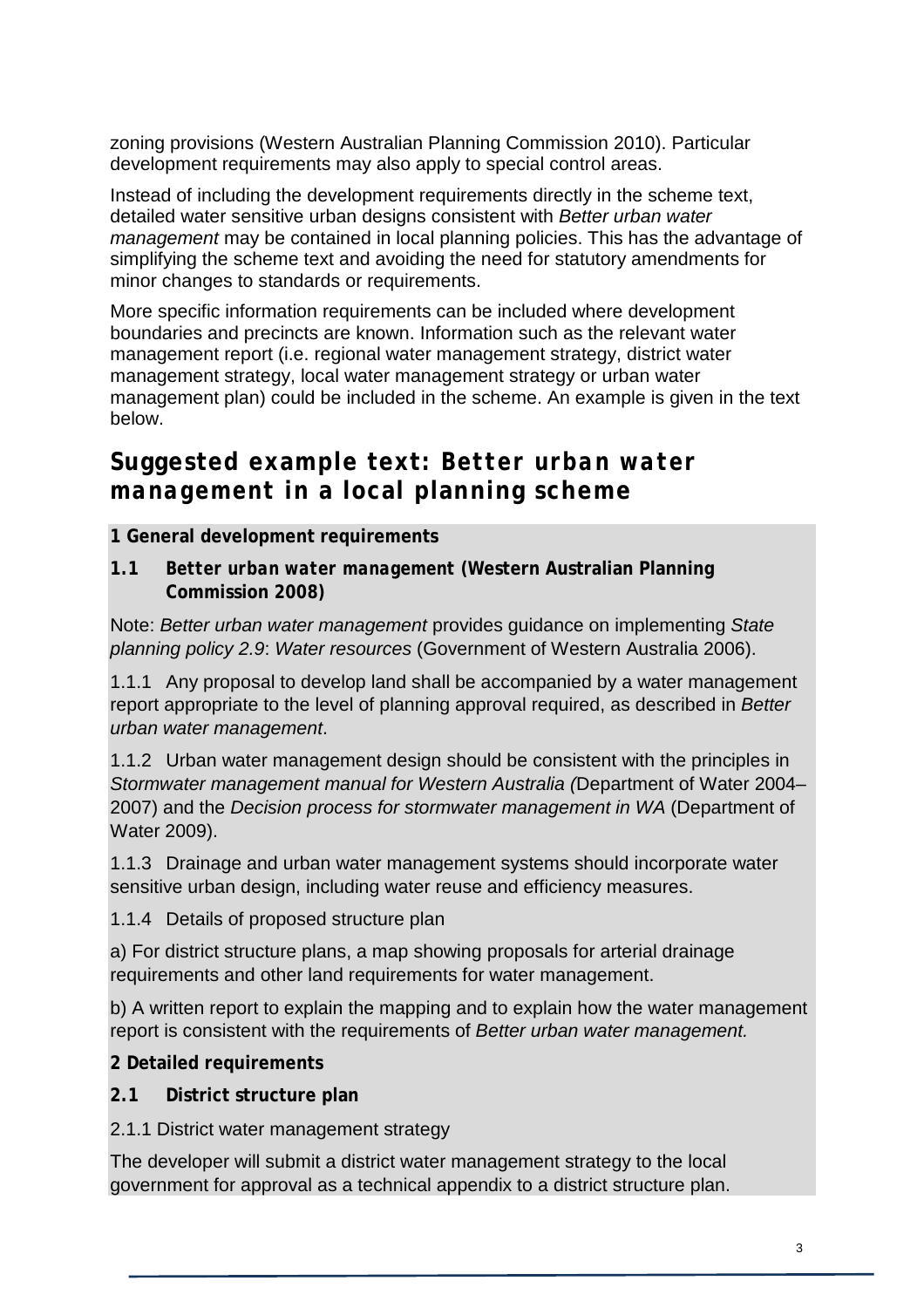The local government will notify the Department of Water of the proposed strategy prior to advertising the district structure plan. The district water management strategy will include a level of detail consistent with the requirements of *Better urban water management* and relevant Department of Water guidelines.

- **3 Local structure plan**
- 3.1.1 Local water management strategy

The developer will submit a local water management strategy to the local government as a technical appendix to a local structure plan.

The local government will refer the proposed strategy to the Department of Water prior to advertising the local structure plan. The local water management strategy must be consistent with the district water management strategy (where available) and shall include a level of detail consistent with the requirements of *Better urban water manageme*nt and *Interim: Developing a local water management strategy* (Department of Water 2008a).

**4 Development and subdivision**

4.1 The developer will prepare an urban water management plan, where required by *Better urban water manageme*nt. This shall be implemented as part of the development, and must be approved by the local government with the support of the Department of Water.

The urban water management plan must be consistent with the approved local water management strategy (where available), the requirements of *Better urban water management* and *Urban water management plans: guidelines for preparing plans and for complying with subdivision conditions* (Department of Water 2008b).

An urban water management plan shall accompany subdivision applications where an approved local water management strategy does not exist. Where an approved local water management strategy exists, the urban water management plan shall be lodged and approved prior to any site works occurring.

## **Preparing a local government water management strategy**

Local government water management strategies define the local government's approach to water management in more detail than a local planning policy or local (town) planning scheme. The strategies:

- aim to guide the local government and developer in the planning, design, and construction of water management processes and infrastructure guide all stages of planning decisions
- assist the local government to implement water sensitive design.

To be effective these documents need to be implemented through a local planning policy or via requirements under the local (town) planning scheme. Ideally they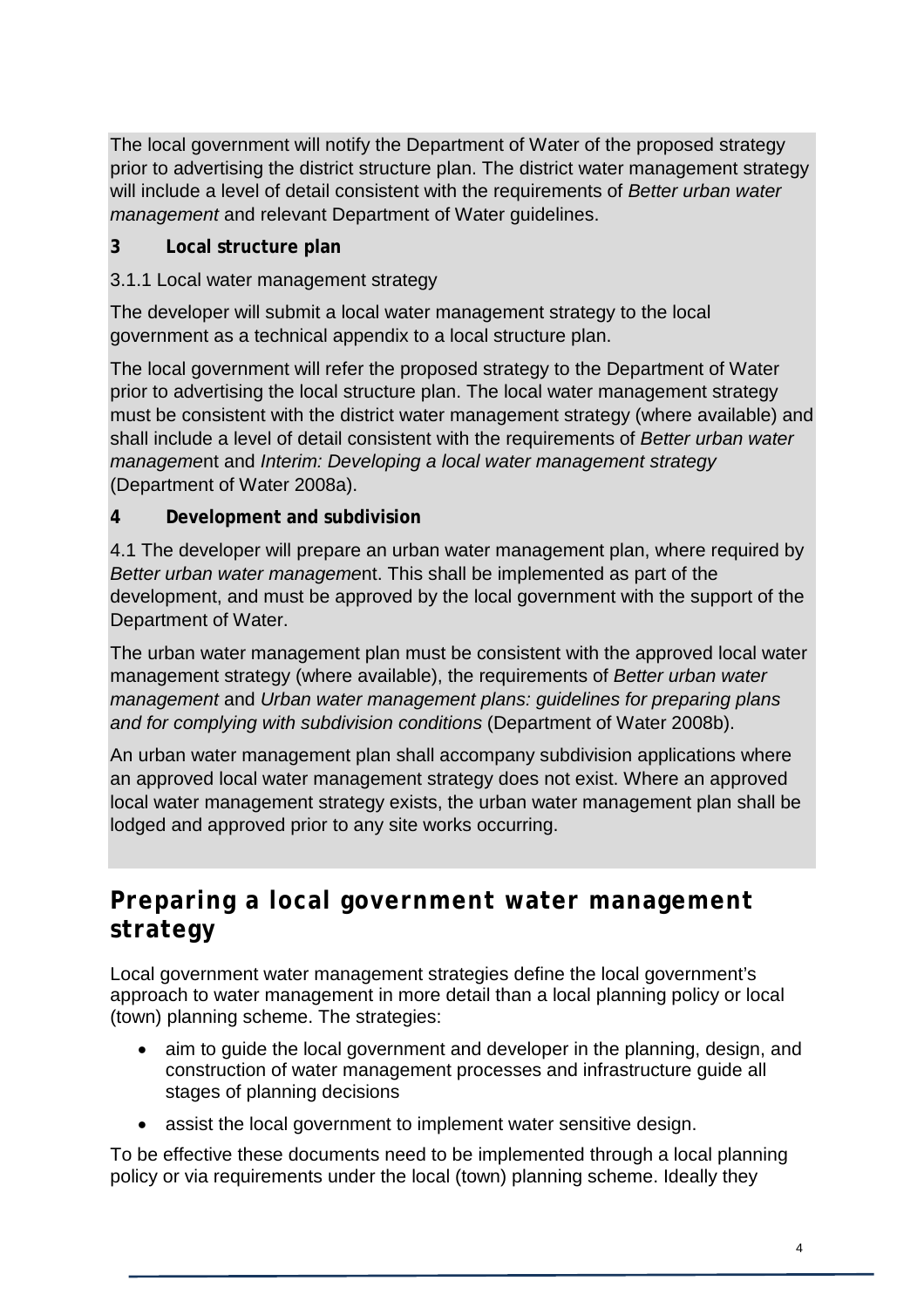should include the whole local government area, however site specific boundaries may be appropriate in some circumstances, for instance where there are unique water management issues or strategic guidance is required to guide future development in an area.

The content and detail of a local government water management strategy focuses on the total water cycle and will vary depending on the relevant issues to the area, resources, available information and objectives of the local government. The strategy outlines the requirements set by the local government for water management. As a guide it should include:

- local government water objectives
- the allocation of management responsibilities between the council, the Department of Water, the Department of Environment and Conservation and private landowners
- identification (maps) of water resource management issues (e.g. main drainage lines, flood areas, catchments, wetlands, waterways)
- strategies for managing water resource management issues
- design criteria and engineering specifications
- information gaps and required investigations (including who is responsible for carrying out the investigations)
- water management information requirements (i.e. for district water management strategies, local water management strategies and urban water management plans), including when this information is required and who is responsible for preparation and approval
- water conservation plan (refer to [<www.water.wa.gov.au/Managing+water/Water+efficiency/Water+conservatio](http://www.water.wa.gov.au/Managing+water/Water+efficiency/Water+conservation+plans/default.aspx) [n+plans/default.aspx>](http://www.water.wa.gov.au/Managing+water/Water+efficiency/Water+conservation+plans/default.aspx) for further information)
- asset management strategy (maintenance and replacement priorities, maintenance and replacement costs, operational costs, asset value, service levels)
- risk assessment process for determining upgrade requirements
- methods for prioritising upgrade works (cost-benefit analysis)
- illustration of shortfalls in the current local government systems, policies and procedures and how they affect water sensitive urban design
- recommendations for improvements.

Although these strategies present the local government's position on water resource management, local governments are strongly encouraged to obtain advice from the Department of Water on the preparation of the document.

### **Local government guidelines for subdivisional development**

The *Local government guidelines for subdivisional development* (Institute of Public Works Engineering Australia 2011) are intended to guide local government and the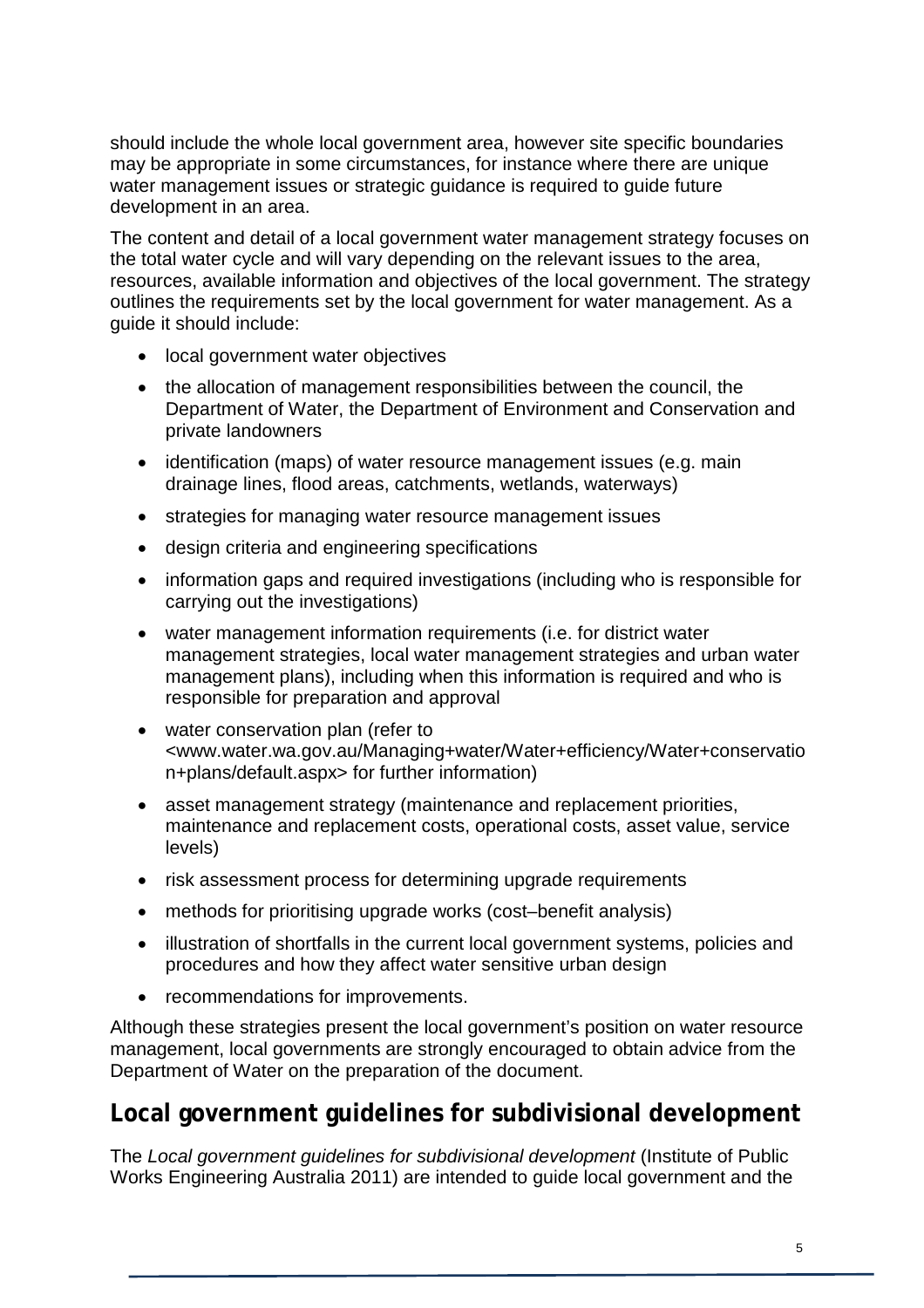development industry by specifying minimum standards for the design and construction of roads, drainage, streetscapes, earthworks and public open space.

Where there are no engineering guidelines the IPWEA guidelines will be used as the default minimum standard in cases where the WAPC is asked to clear subdivision engineering conditions under S145 of the *Planning and Development Act*. Copyright of the guidelines is owned by Institute of Public Works Engineering Australia (IPWEA), and access to the guidelines is available on subscription from the website at: http://ipwea.asn.au/.

The Department of Planning and the IPWEA encourage developers, designers and approval authorities to use this document as the basis for subdivision engineering design and construction. Local governments are also strongly encouraged to formally adopt these guidelines as their minimum subdivision standards.

The adoption of these guidelines will assist local governments and the Department of Water to assess water management strategies and plans because they apply consistent requirements and design standards.

### **References**

- Department of Water 2004–2007, *Stormwater management manual for Western Australia*, Department of Water, Perth.
- —— 2008a, *Interim: Developing a local water management strategy*, Department of Water, Perth.

—— 2008b, *Urban water management plans: guidelines for preparing plans and for complying with subdivision conditions*, Department of Water, Perth.

- —— 2009, *Decision process for stormwater management in WA*, Department of Water, Perth.
- ——2013, *Better urban water management* guidance note 3: *Preparation and assessment of water management reports*, Department of Water, Perth.
- —— undated, Waterwise Council Program, viewed 8 May 2012, [<www.water.wa.gov.au/Managing+water/Water+efficiency/Waterwise+Council+p](http://www.water.wa.gov.au/Managing+water/Water+efficiency/Waterwise+Council+program/default.aspx) [rogram/default.aspx>](http://www.water.wa.gov.au/Managing+water/Water+efficiency/Waterwise+Council+program/default.aspx).
- —— undated, Water conservation plans, viewed 8 May 2012, [<www.water.wa.gov.au/Managing+water/Water+efficiency/Water+conservation+](http://www.water.wa.gov.au/Managing+water/Water+efficiency/Water+conservation+plans/default.aspx) [plans/default.aspx>](http://www.water.wa.gov.au/Managing+water/Water+efficiency/Water+conservation+plans/default.aspx).
- Department of Water and Water Corporation 2011, *Local planning policy supporting documen*t, Department of Water and Water Corporation, Perth.
- Institute of Public Works Engineering Australia 2011, *Local government guidelines for subdivisional development,* edition 2.1, Institute of Public Works Engineering Australia (WA Division Inc.), Perth.

Department of Planning, unpublished a, *Implementation notes: Water sensitive urban design strategies in local planning policy*, viewed 8 May 2012, <www.newwaterways.org.au/files/files/29\_Implementation\_Notes\_WSUD\_Strate gies\_for\_Local\_Planning\_Policy.pdf>.